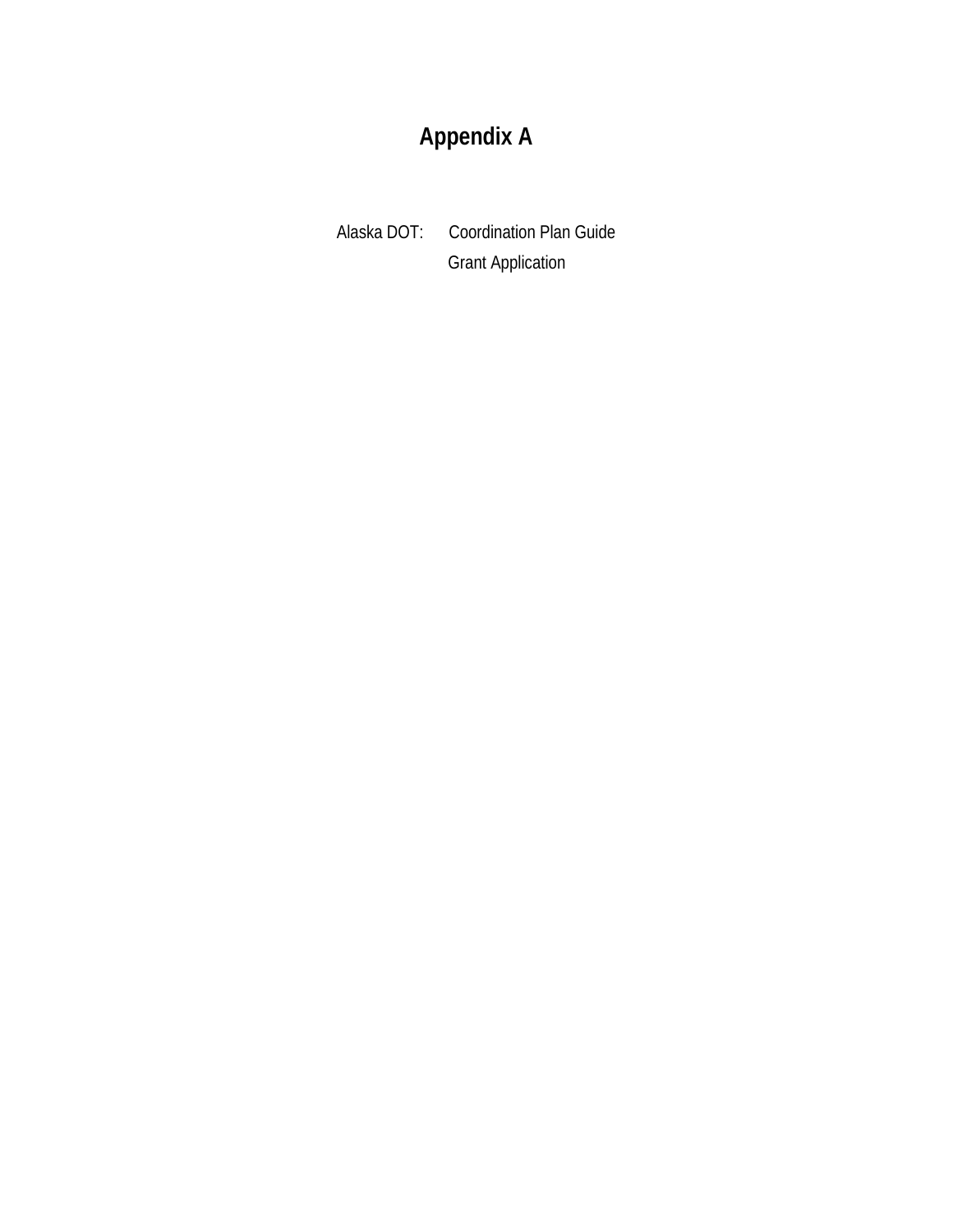# **Coordination Plan Guide**

### **What should/must a plan include?**

Community Goals, Assessment of Needs, Assessment of Available Services, Community Resources, Gaps in Service, (especially) for special Target Populations, Strategies to Address the Gaps in Service, Prioritized Projects

*SAMPLE* **Goal**: Make options for mobility and access to the community possible for all citizens, including those with special needs

Examples of Options:

Being able to get across town for a job opportunity Being able to attend a training opportunity, even in the evening Having choices for childcare or care for elderly Access to chronic care medical facilities, like kidney dialysis A way to get to an A.A. meeting regularly Choices for affordable housing Safe independent travel for minors or disabled or elderly Opportunities to socialize or recreate with a church community or senior center Choices for shopping and medical care A way to get better nutrition where meals are prepared Opportunities to volunteer to help others or support family members and friends After-school opportunities in school buildings Military personnel or veterans' or immigrants' integration into the community

Goals can be expressed or explained in terms of a vision: "Our elders and disabled citizens will remain in the village because they feel welcome and supported, and they are able to live a good life. The support includes transportation to medical, shopping, nutrition programs, and social-cultural and recreational activities."

# **Who needs to "be at the table" to join you in planning for coordination in your community?**

Invite anyone who provides transportation to others in your community. Invite anyone who needs transportation provided for them or the people they serve. **The plan is for public transportation AND human service transportation working together** (the general public as well as low-income, disabled, people on public assistance who need to work, seniors, and beneficiaries of the Alaska Mental Health Trust, who are the mentally ill, sufferers of chronic alcoholism and mental illness, people afflicted with Alzeimers or other dementias, and those who are developmentally disabled).

The planning is to bring together public and private non-profit and private forprofit partners to cooperate in providing transportation for everyone who needs it.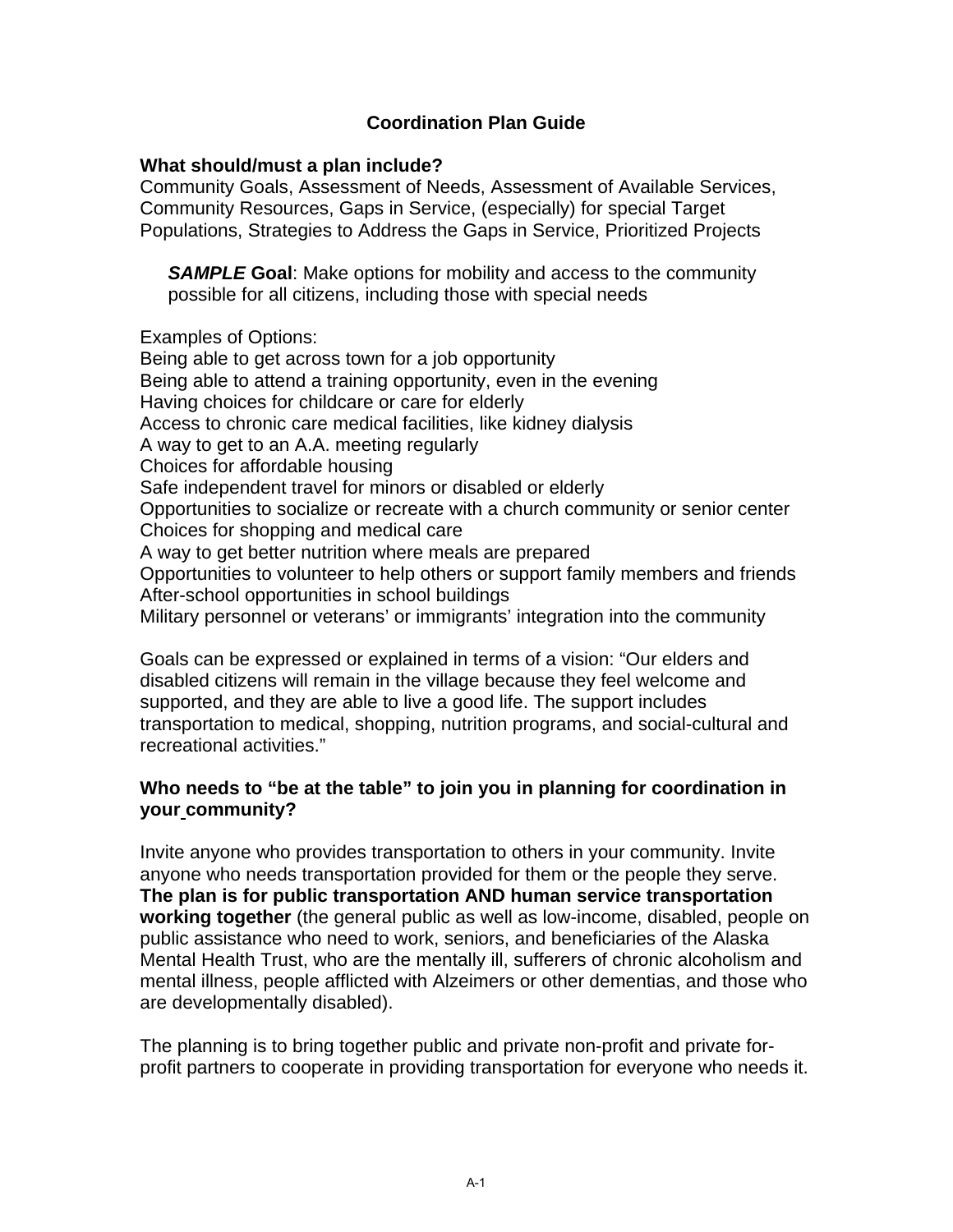### **Why should public transit be involved?**

In general, where possible, it is desirable to help special transportation people use public transportation as much as possible, because it is the cheapest and most efficient and often offers the most choices to riders. Non-profit service organizations (like senior centers or independent living centers), who are not primarily in the business of transporting people, can leave the management and maintenance of vehicles, insurance, dispatching and accounting to the public transit system, and concentrate on their special services.

But every community is different. In some places, the only provider of transportation is a non-profit like a senior center, who may be willing to pick up others when space is available (hence providing public transit) or a disability center like an ILC (Independent Living Center) who contracts with a taxi company instead of operating their own vehicle.

Consider inviting representatives from the following in your community:

 All taxi operators All van or shuttle services All public transit operators All tourism transporters Key tourism centers Ferry, train or airport operators Elected officials School bus operators Union job centers or training centers **Universities** Senior groups, centers and homes Nursing or group homes Retirement homes (independent living) Nutrition Centers Recreation Centers Vocational rehabilitation centers Mental Health centers and facilities Independent Living Centers for people with disabilities Day Programs Head Start Job Centers United Way Easter Seals programs Boys and Girls Clubs; other youth programs All medical centers and hospitals Rehabilitative and therapeutic service centers Low-income housing Major employers Area transportation and land use planners and architects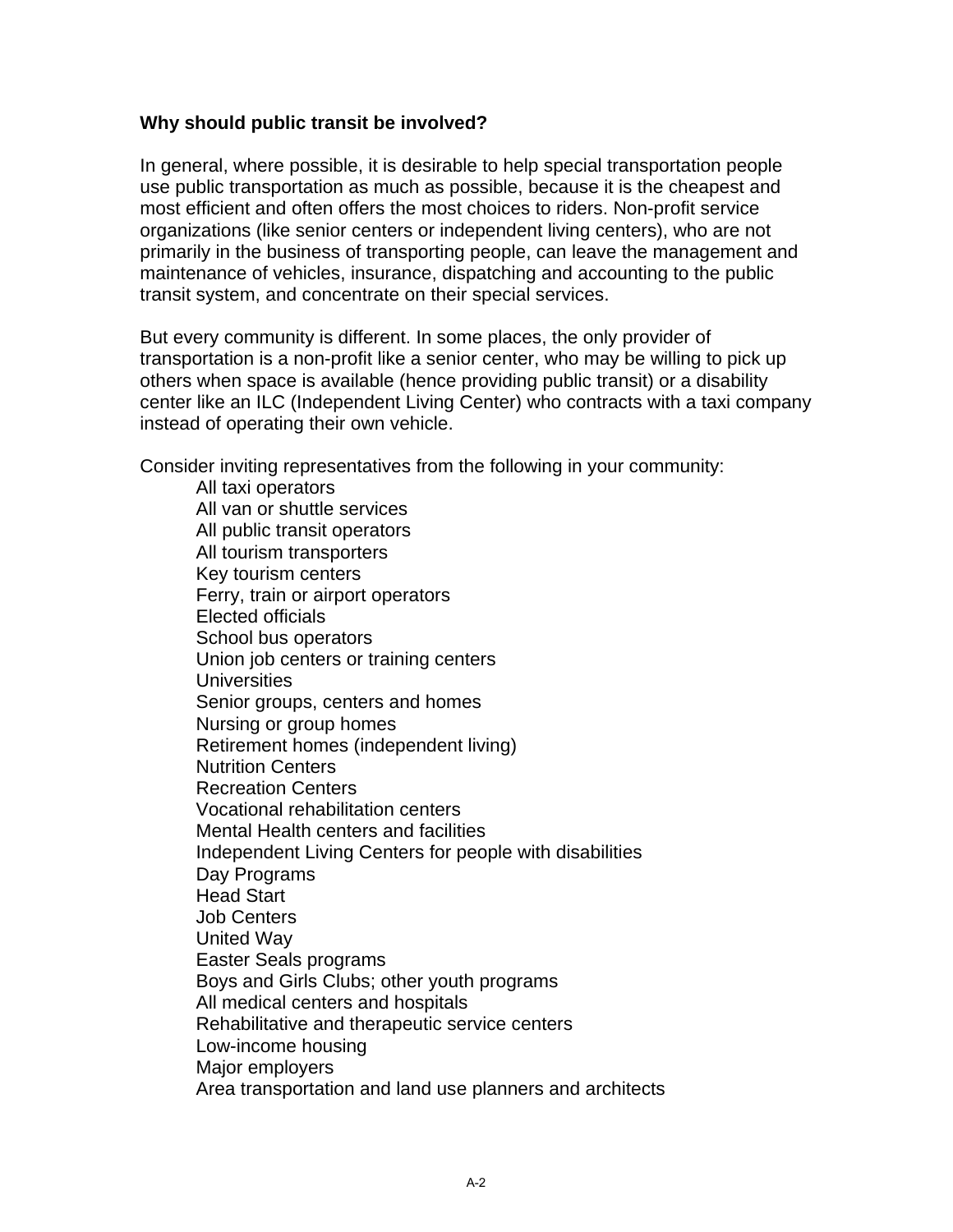Economic development agencies Churches Business organizations Tribes and tribal organizations Advocacy organizations Security and emergency management agencies Other government agencies administering health, labor, or other programs All media

# **How should public involvement be done?**

Piggy-back on an existing meeting or convene your own.

Provide public notice that can be documented. Invite by newspaper, mail, e-mail, radio and T.V., posters, advertising on board vehicles- whatever is effective customary general circulation and notice in your community. Follow up with phone calls. Invite the broadest profile of stake-holders possible. Advertise the date, time, place, agenda and purpose. Aim for a time and place most convenient for broad attendance with few conflicts. Give at least a week's notice. Appoint a meeting chair or facilitator who can move the meeting along.

Explain the need for the plan, the timeline, and the tasks involved. Decide how business will be conducted to create the plan. Will committees take on certain tasks? Will a survey be needed? Will focus groups be involved? Who will take the lead and organize meetings, collect information, and take minutes? How will the plan be formally adopted, and when must that be advertised and on an agenda? Work backward from that date to the present to create a work plan with responsibilities and a timeline that everyone can agree to. Some Alaskan communities with existing transit systems are holding one key meeting to develop the plan that will be drafted for adoption or endorsement or are amending an existing plan; others are starting from scratch and need more meetings. Analyze the gaps in service identified by your service and hours matrix and other community needs. Identify projects and vote on priorities. Approve the plan and projects for the year. Help develop the resolution for support from local government. Contact individually officials for their support of the group's plan and projects.

### **What is a needs assessment?**

Assess qualitative needs:

Identify barriers to basic needs and quality of life because of lack or high costs of transportation

Identify isolated citizens and the factors involved

Analyze cost of living factors related to transportation, especially for those with limited incomes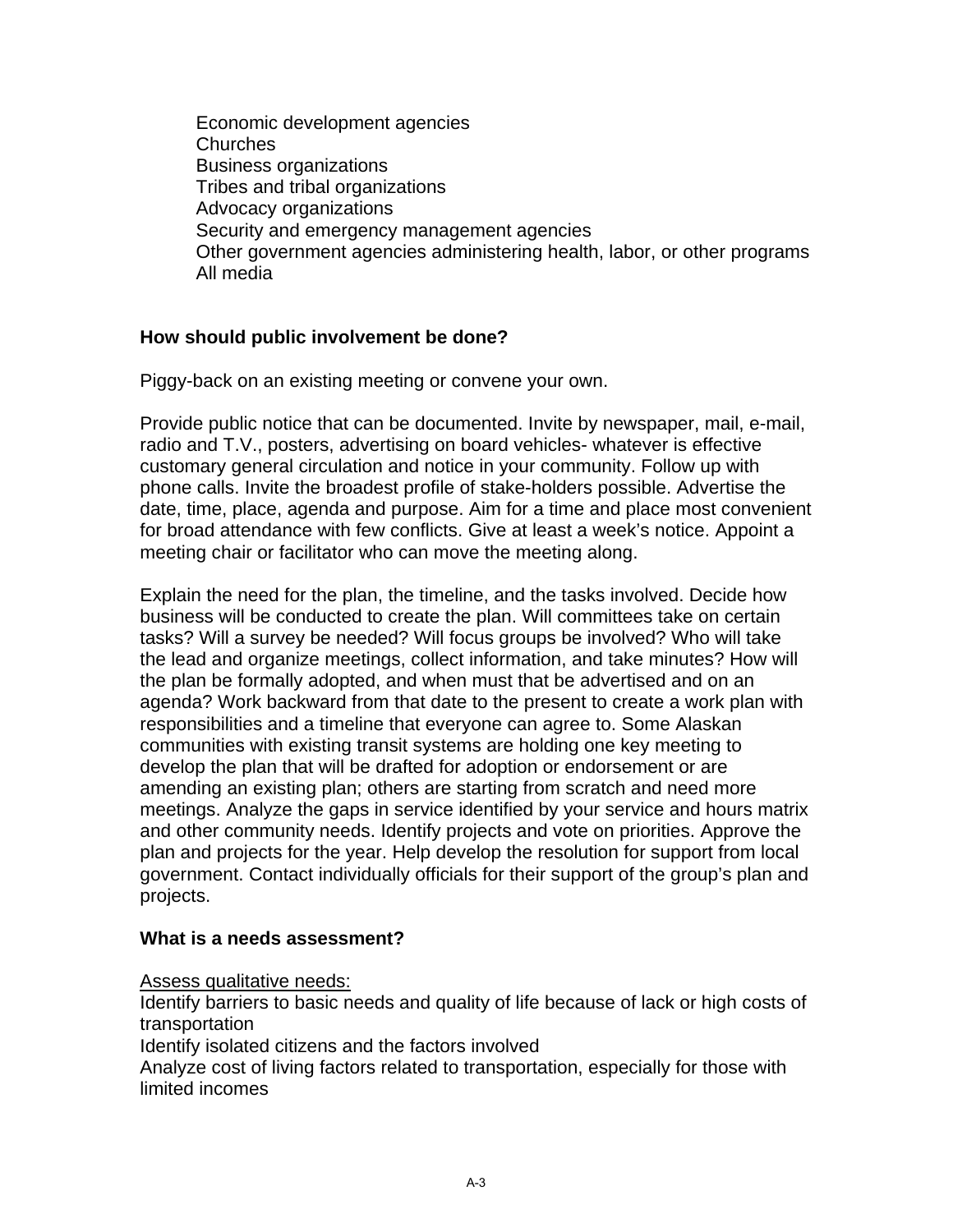Consider the unemployed and underemployed transportation problems, especially for low-income residents, including service to employment assistance, major employers, and housing and daycare.

Consider community's greatest identified problems and what role transportation might have

Analyze what forms of assistance and training could enable some citizens to use existing transportation, especially the cheapest options

Look ahead to community change and identify future needs

# Assess quantitative needs:

Answer the questionnaire for the APTMS. Each organization's answers can be combined into a community needs assessment and compared to determine the gaps in service and/or needed vehicles, equipment, improvements, or purchased rides.

# **How should available services and resources be assessed?**

### Inventory and evaluate the existing resources:

Using partners in meetings, focus groups, surveys: determine vehicles in use, their service life, services (rides) provided and needed by organizations, as well as facilities, equipment, software, people (paid, volunteer), and funds. Identify what is under-utilized, un-utilized, or redundant, over-utilized, missing or inadequate. Consider building a coordinated service matrix chart like the one posted at this website that accounts for all vehicles in service from all the coordination partners, their passenger capacity and their service hours, both idle and in use, and that shows the passenger seats needed to fill the gaps identified by agencies

### Express what are the quantitative needs and gaps in services for your community:

# Examples:

No way for disabled workers to get to evening jobs (ADA service lacking for approximately 5 people between 6 pm to 6 am).

No way for 20-30 skilled homeless workers to reach construction job sites (outside existing service areas)

Halfway House or treatment center residents can't access services (no fixed route stop or demand response)

Seniors are passed over for rides because they are lower priority to disabled on paratransit within ¾ mile of fixed route.

People flying in for medical care (as many as 50/month) have only unreliable expensive cab service available from the airport

Non-emergency medical transport is using scarce resources like EMS

Affordable housing projects are not served by public transit

Wheelchair transport is severely limited in evening hours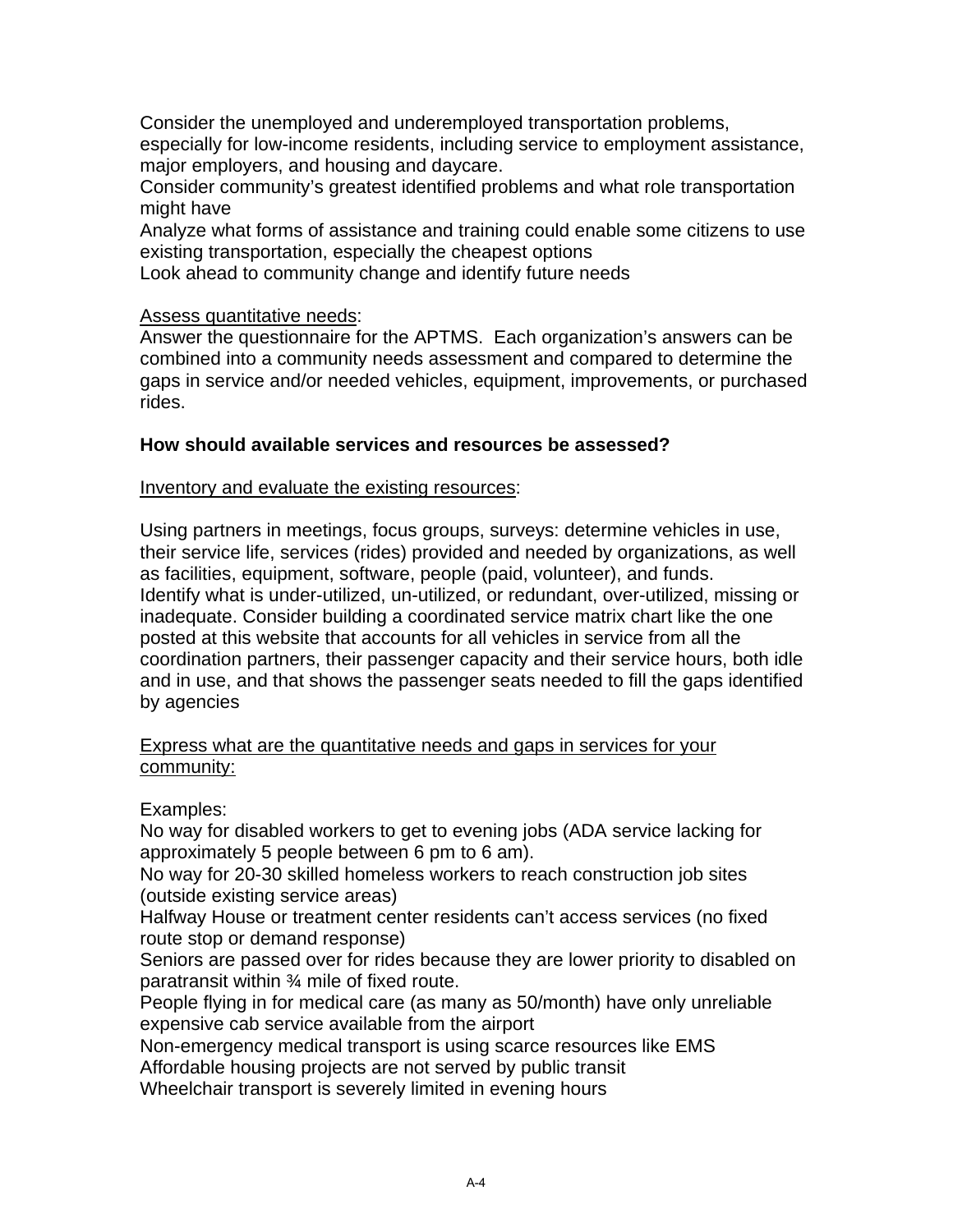Low-income children can't attend after-school programs

# Express redundant or inefficient services

Examples:

The same people we pick up for our program live in housing where a service van sits in the driveway

Some people could be riding cheaper public transit if they were trained to do it 40% of rides on the paratransit vehicle are carrying only one disabled rider, while seniors are denied rides

The vans sit idle at night or during school hours

They take trips to town the same days we do

We each maintain our own vehicles

We are all individually paying top dollar for gasoline

The high rates for individual private insurance prevent more transportation options

Determine the strategies to fill the gaps for target population groups Examples:

**Strategy 1** Develop travel training programs and facilities for clients **Strategy 2** Conduct a coordinated service analysis and offer incentives/rewards for sharing vehicles (like participation in discounted bulk fuel program) to increase trips for seniors

**Strategy 3** Investigate and determine feasibility of centralized dispatch for coordination partners

**Strategy 4** Begin mobility management activities for coordinated group **Strategy 5** Investigate feasibility of dispatch and trip-tracking software

**Strategy 6** Investigate and develop maintenance and storage contracts for coordination partners with school bus maintenance shop

**Strategy 7** Develop taxi voucher program to transport low numbers of clients beyond public transit and paratransit service areas or after hours

**Strategy 8** Build coordinated task force to include employers for homeless and low income employees

Here is how projects might follow from the strategies:

# Examples:

# **Strategy 1**

Project 1 Convert storage room in bus barn to travel training center; apply for facilities grant funds for conversion

Project 2 hire trainer to train partner agency staff for travel training as part of client screening

### **Strategy 4**

Project 1 Apply for grant funds to pay mobility manager contractor **Strategy 7 and Strategy 8**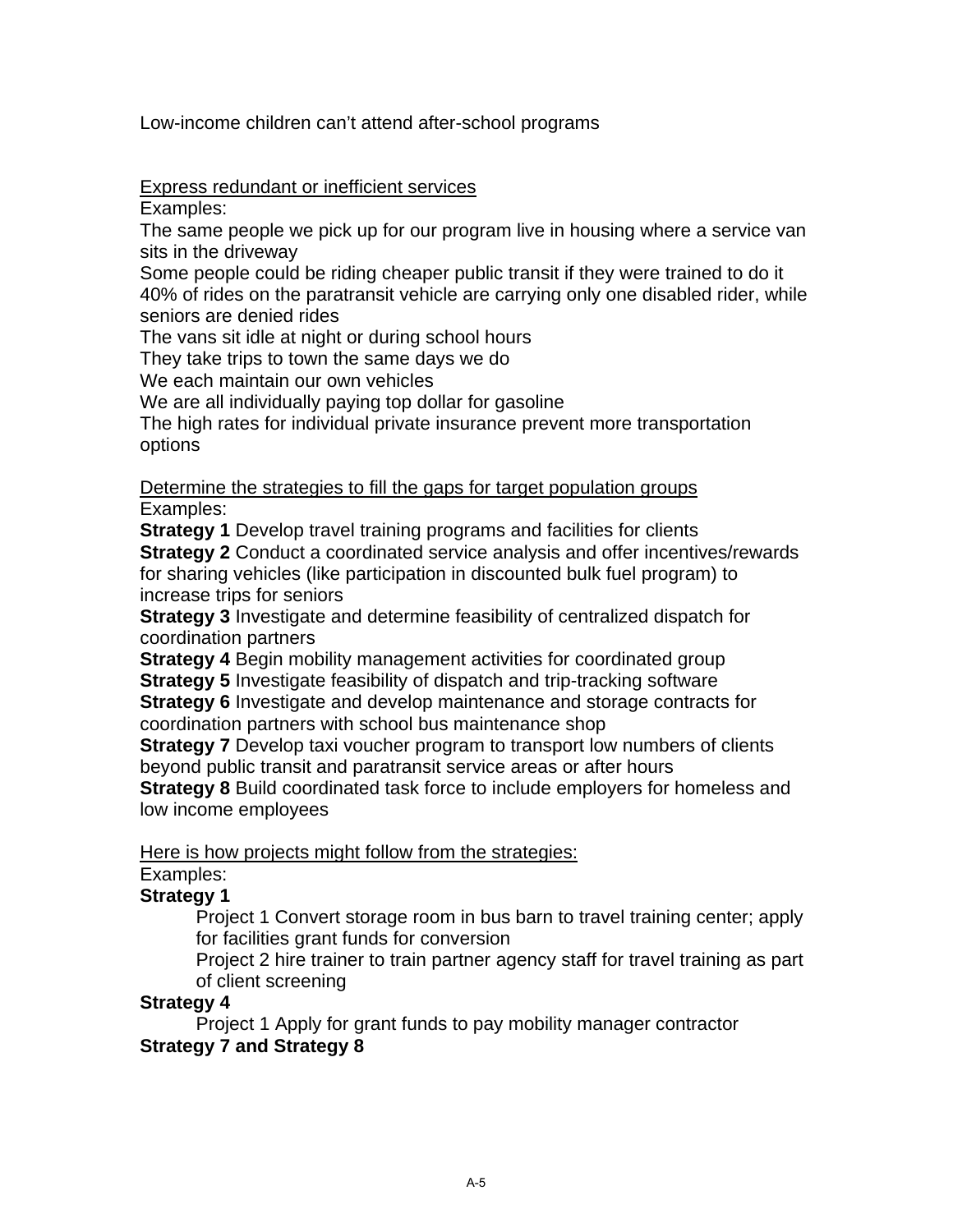Project 1 Apply for planning grant funds to pay for contract or start-up funds for partial salary for staff to develop voucher program and assist coordinated task force in developing a job access program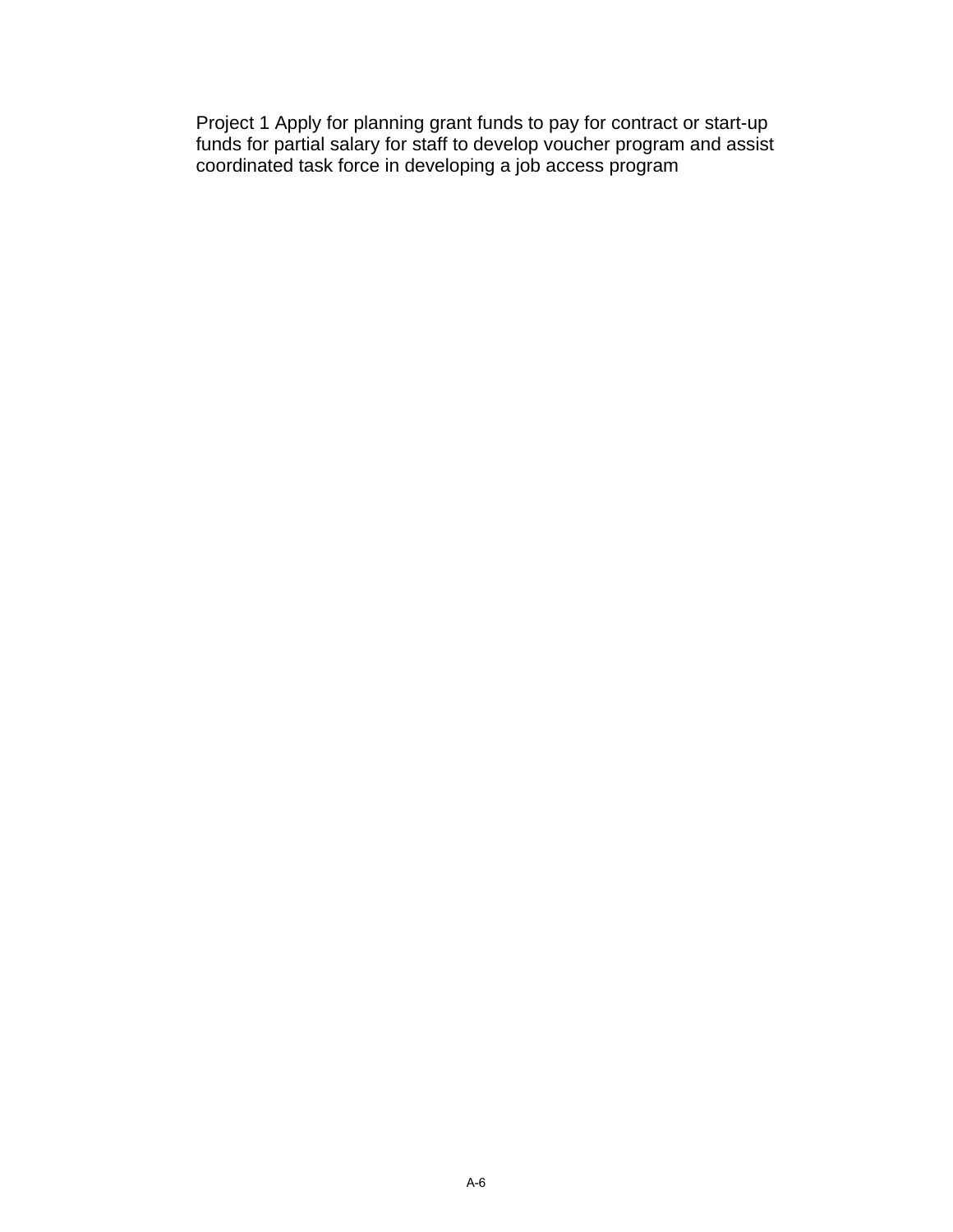# **"Coordinated Plan" required elements for 2008**

- ▶ 1. An assessment of available services that identifies current providers (public, private, and nonprofit);
- ► 2. An assessment of transportation needs for the targeted population;
- ► 3. Strategies and/or activities to address the identified gaps and achieve efficiencies in service delivery; and
- ► 4. Relative priorities for implementation based on resources, time, and feasibility for implementing specific strategies/activities identified.

# **Participation Process in the Coordinated Plan**

SAFETEA‐LU requires recipients to certify that the coordinated plan was developed through a process that included representatives of public, private, and non‐profit transportation and human services providers, and participation by members of the public.

- ► Section 5307 and 5311 recipients are expected to participate in the coordinated group meetings and the planning.
- ► To finalize your application, a recent resolution must be submitted by an elected body (tribal, city, borough or state government) in an official meeting adopting the coordination plan and the 2008 prioritized projects list following proper notice to the representatives listed above and a public hearing on the item itself.

# **Tools and Strategies for Developing a Coordinated Plan or Improving/Amending it**

- ► Community planning meetings
- ► Self‐Assessment Tool (Framework for Action) at http://www.unitedweride.gov/FFA-Intro.pdf
- ► Focus Groups
- ► Surveys
- ► CTAA Technical Assistance Planning Grants at http://web1.ctaa.org/webmodules/webarticles/anmviewer.asp?a=49
- ► AMHT Planning Grants (apply to us)
- ► Mobility Managers (apply to us)

# **Compatible Planning Processes for Anchorage and Fairbanks**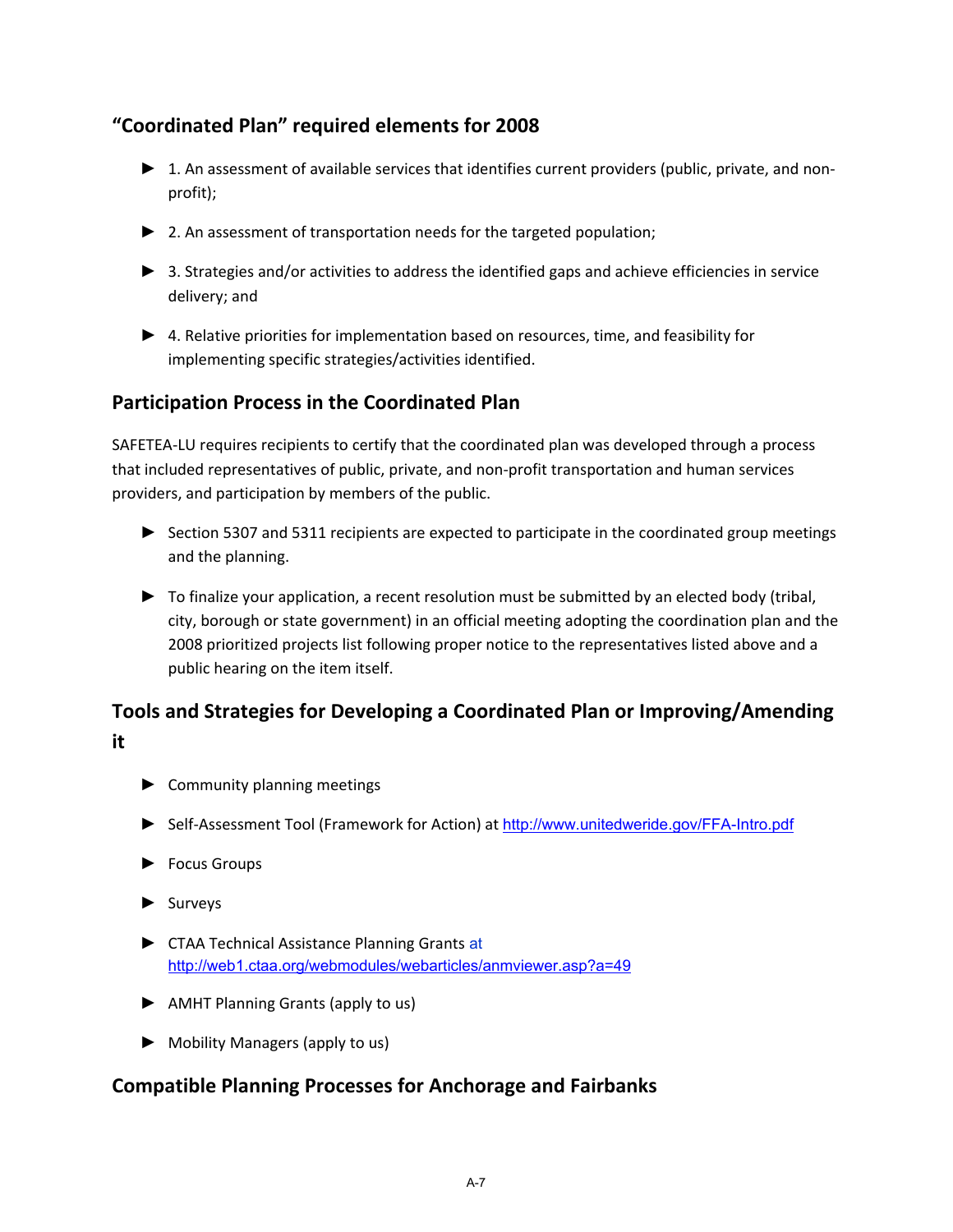► The coordinated plan can either be developed separately from the metropolitan and statewide transportation planning processes and then incorporated into the broader plans, or be developed as part of the metropolitan and statewide planning processes. For Fairbanks, the State is responsible for determining what projects are competitively selected for inclusion into the TIP and the STIP, and for Anchorage, the MPO is responsible.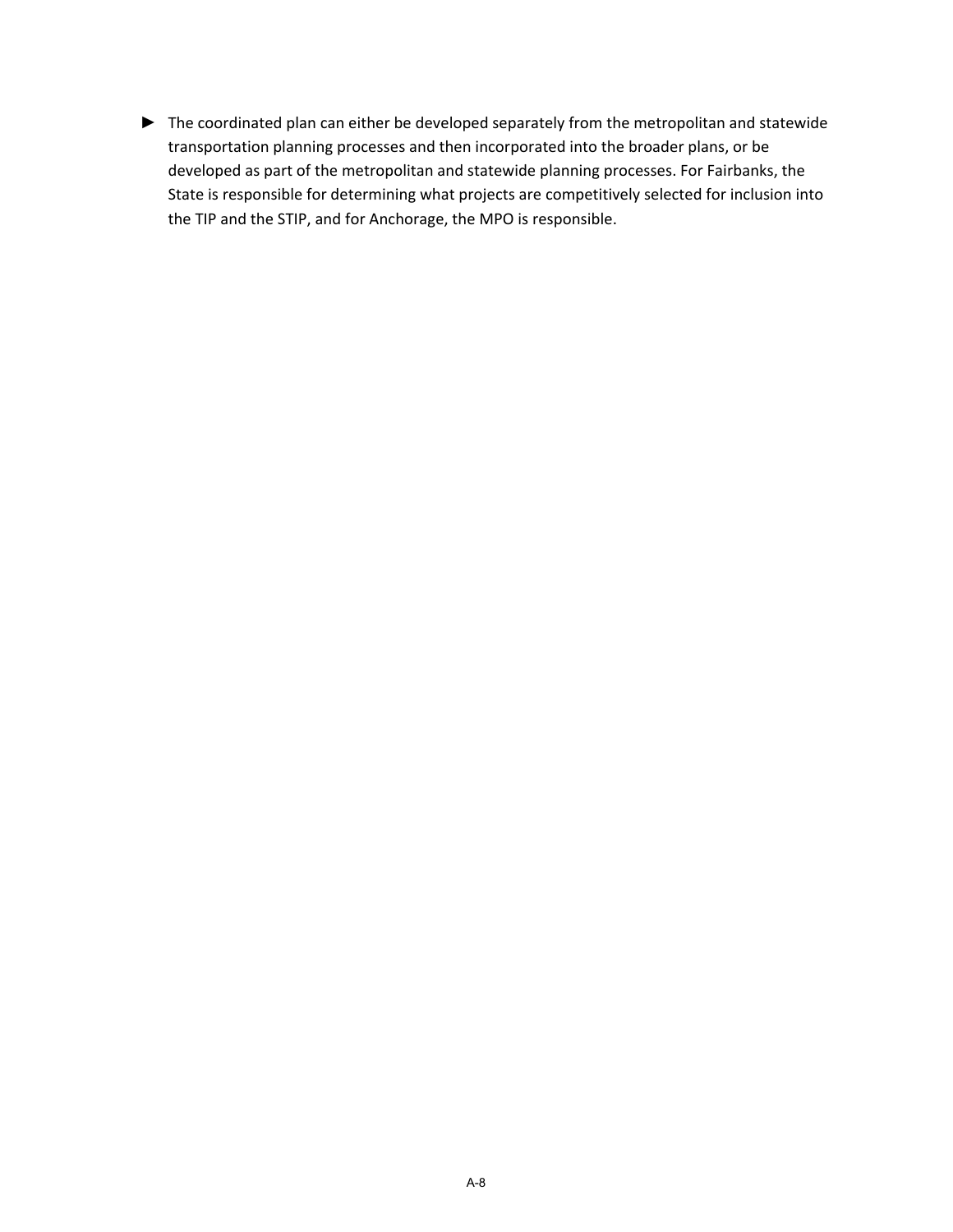# **Lead Agency Questionnaire Part I / Purchase of Services Application**

**Agency Name** Test Agency - System Account **Mailing Address \* Street Address City, State, Zip \* Tax ID (FEIN) Telephone \* Fax Website** 

#### **Required fields are marked with a red asterisk (\*) Do not enter any formatting (dollar signs, commas, etc.) in numeric fields.**

#### **Instructions**

#### *Project Information*

**1.** Please enter the Purchase of Services project requests for each agency in your coordination group. If there are more than three agencies in your group, please contact us to expand the table. Enter dollar amounts for Year 1 (7/1/08 - 6/30/09) and Year 2 (7/1/09 - 6/30/10). **All fields are required, so enter zeros in boxes that do not apply.**

| <b>Agency Name</b> |  | Year                                              | <b>Grant Request</b> | Match Amount | <b>Total Project Cost</b> | Match %<br>20% or more |
|--------------------|--|---------------------------------------------------|----------------------|--------------|---------------------------|------------------------|
| A.                 |  | $7/1/08 -$<br>6/30/09                             |                      |              |                           |                        |
|                    |  | $7/1/09 -$<br>6/30/10                             |                      |              |                           |                        |
|                    |  | <b>Match Source</b><br>(select all that<br>apply) |                      |              |                           |                        |
| B.                 |  | $7/1/08 -$<br>6/30/09                             |                      |              |                           |                        |
|                    |  | $7/1/09 -$<br>6/30/10                             |                      |              |                           |                        |
|                    |  | <b>Match Source</b><br>(select all that<br>apply) |                      |              |                           |                        |
| C.                 |  | $7/1/08 -$<br>6/30/09                             |                      |              |                           |                        |
|                    |  | 7/1/09 -<br>6/30/10                               |                      |              |                           |                        |
|                    |  | <b>Match Source</b><br>(select all that<br>apply) |                      |              |                           |                        |

#### **Agency Request Table**

**2.** Please identify which of the following lead agencies you are from the drop-down list: \*

**3.** Please describe your project here. Provide more detail for voucher programs. Explain the cost factors in the full cost per trip, and the breakdown of proposed sources to pay for each trip (ie client contributions, discount from provider, grant contributions, etc). Explain how you will track the actual trips taken and provide that information for billing and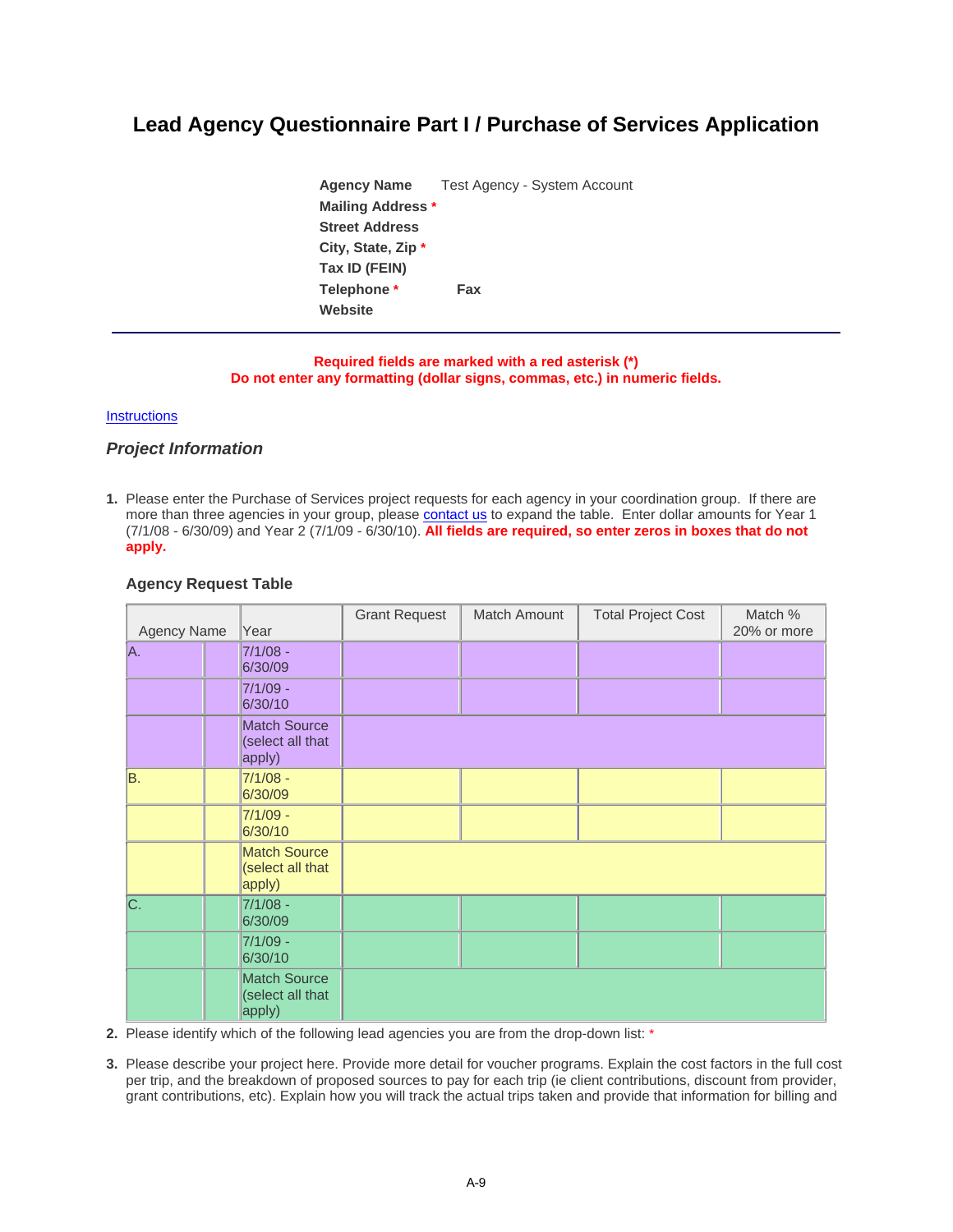reporting.

#### **(this field is required and cannot exceed 4000 characters, including spaces)**

- **4.** Which agencies, if any, operate together from a shared dispatch center (ie a "one-call center") currently, or are expected to begin operating together during the 2-year grant period? Please explain who, how, and when.
- **4.** What is each agency member of your group's estimated total cost of providing transportation for the coming 2 years, including an appropriate share of administrative cost? How many human service trips will be provided by each agency member of your group? Please see Excel spreadsheet tool in Instructions to help calculate true costs. **(this field is required and cannot exceed 4000 characters, including spaces)**
- **5.** What will be your Medicaid rate per trip over the next two years, if you bill Medicaid?

#### *Community Information*

- **6.** Describe the coordination area in which you are located: **(this field is required and cannot exceed 4000 characters, including spaces)**
- **7. According to the census (Click here to view).**

What is the population of the service area? \*

(Census data can also be obtained from your local government or the State of Alaska Department of Community and Economic Development at http://www.commerce.state.ak.us/dca/commdb/CF\_CIS.htm or phone Athena Logan, Research Analyst at (907) 269-4521.)

**8. How many people in your community fit in the following categories** *(taken from the Census information for your community):*

| <b>Person Type</b>                        | Number People |
|-------------------------------------------|---------------|
| People with a disability                  |               |
| People who are elderly                    |               |
| People who are economically disadvantaged |               |

- **9.** How many people in your community with a disability will be served by purchase of services projects in this application? \*
- **10.** How many people in your community who are elderly will be served by the purchase of services projects in this application? \*
- **11.** How many people in your community who are economically disadvantaged will be served by purchase of services projects in this application?
- **12.** What is the name of your coordination group, and based on attendance and participation, who are the active members and their organizations? **(this field is required and cannot exceed 4000 characters, including spaces):**

#### *2008 Public Meetings for Coordination Plan*

\*

Coordination Groups should meet at least quarterly on a regular basis to evaluate progress in community transportation projects. At least yearly the group needs to update the assessment of gaps in service in the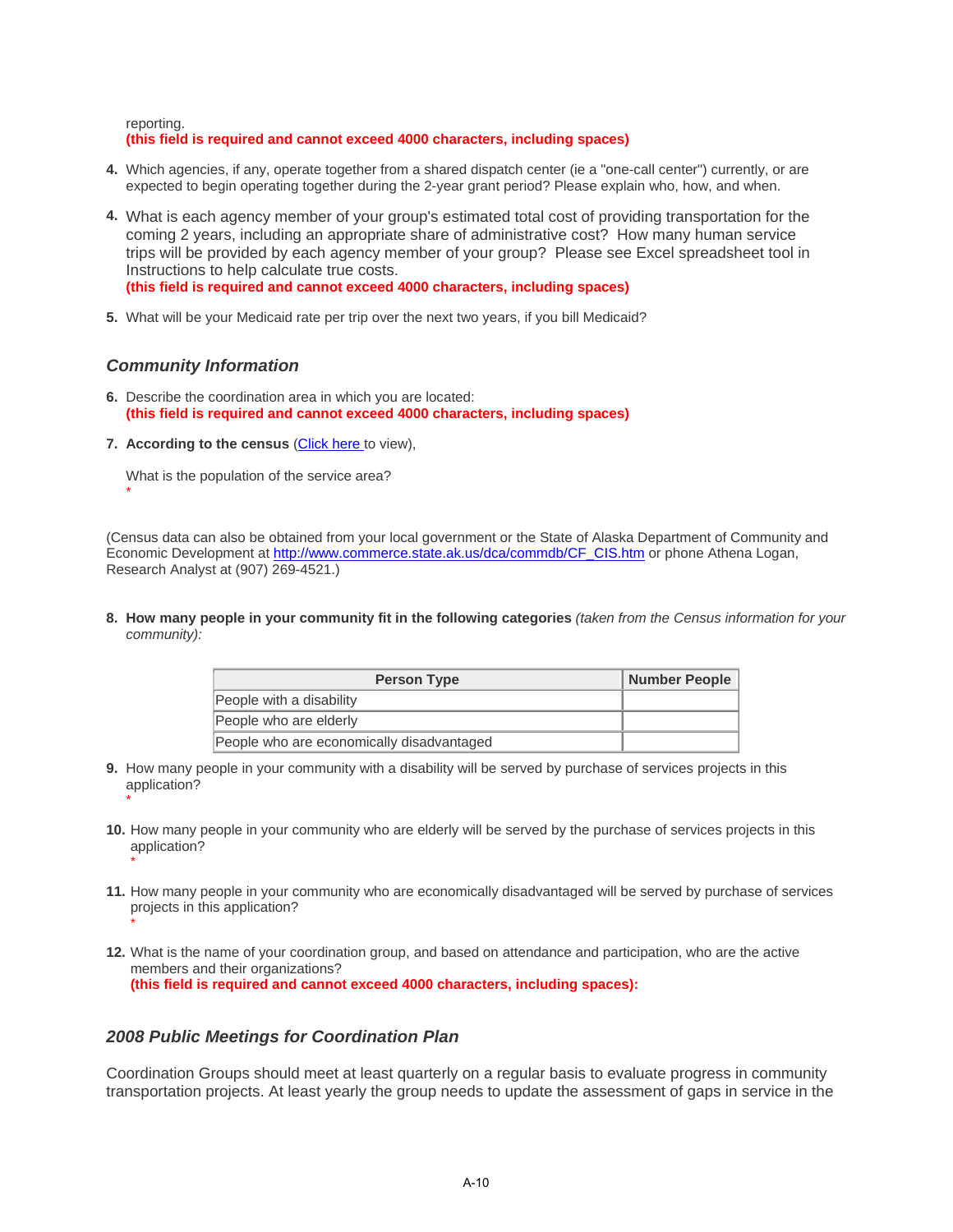community, needed strategies, new projects derived from the strategies, and to add or update the coordinated service section of the plan. The coordinated service section identifies the existing status of seats available on all partners' vehicles, and how coordination is occurring to fill the seats through agency agreements..

Each year a new projects list should be attached to the locally-developed Public Transit-Human Services Community Coordination Plan (hereinafter referred to as the Coordination Plan), along with any revisions needed to the plan to update it, and the revised plan and list should be adopted by resolution as a public hearing item by itself in an official meeting of the government body (recognized tribal, city, borough or state elected body) after proper notice.

#### **Please provide the following (you may paste into these boxes):**

- **13.** When and where were the 2008 Coordination Plan meetings held? Who attended? What was accomplished? **(this field is required and cannot exceed 4000 characters, including spaces)**
- **14.** Describe the process it took to complete or update your needs assessment, assessment of available services, gaps in service, and coordinated service element to the plan. If you used the APTMS, please explain. **(this field is required and cannot exceed 4000 characters, including spaces)**
- **15.** Please describe each agency's role in the development/update of your community's Coordination Plan and the purchase of services projects. Is each agency shown in the Coordinated Service Element of the plan? **(this field is required and cannot exceed 4000 characters, including spaces)**
- **16.** How are individuals in the target populations involved in the planning, program development, and project implementation in the Coordination Plan? **(this field is required and cannot exceed 4000 characters, including spaces)**
- **17.** How does your group match clients with transportation services that cost different rates? **(this field is required and cannot exceed 4000 characters, including spaces)**
- **18.** How are clients in your coordination group screened and trained to use their different transportation options? **(this field is required and cannot exceed 4000 characters, including spaces)**
- **19.** How many ADA vehicles are available to the coordinated group? What hours of the day is ADA-accessible service available to group clients with mobility impairment? Identify any gaps. **(this field is required and cannot exceed 4000 characters, including spaces)**

#### *From the adopted coordination plan:*

- **20.** Enter your description of the current transportation gaps from your Coordination Plan, with the page numbers (you may paste into this box): **(this field is required and cannot exceed 4000 characters, including spaces)**
- **21.** Please copy and paste the Coordinated Service Element for your community Coordination Plan. Be sure to indicate empty available seats or seats being filled by agency partners at any given time of day when there is a driver, and vehicle idle time without a driver. Indicate if driver changes to another partner's driver. **(this field is required and cannot exceed 4000 characters, including spaces)**
- **22. IF MEETINGS HAVE BEEN COMPLETED, please identify each strategy(reference page number in plan) from which each project is derived , and the priorities assigned by your coordination group to each project listed in your coordination plan and resolution. OTHERWISE, identify just each strategy (with page number) from which each Purchase of Services project is derived. Your final list adopted by resolution is due September 30, 2008. (this field is required and cannot exceed 4000 characters, including spaces)**
- **23.** From the following list of coordination activities, indicate how many are strategies in your plan:

**In Coordination Activities**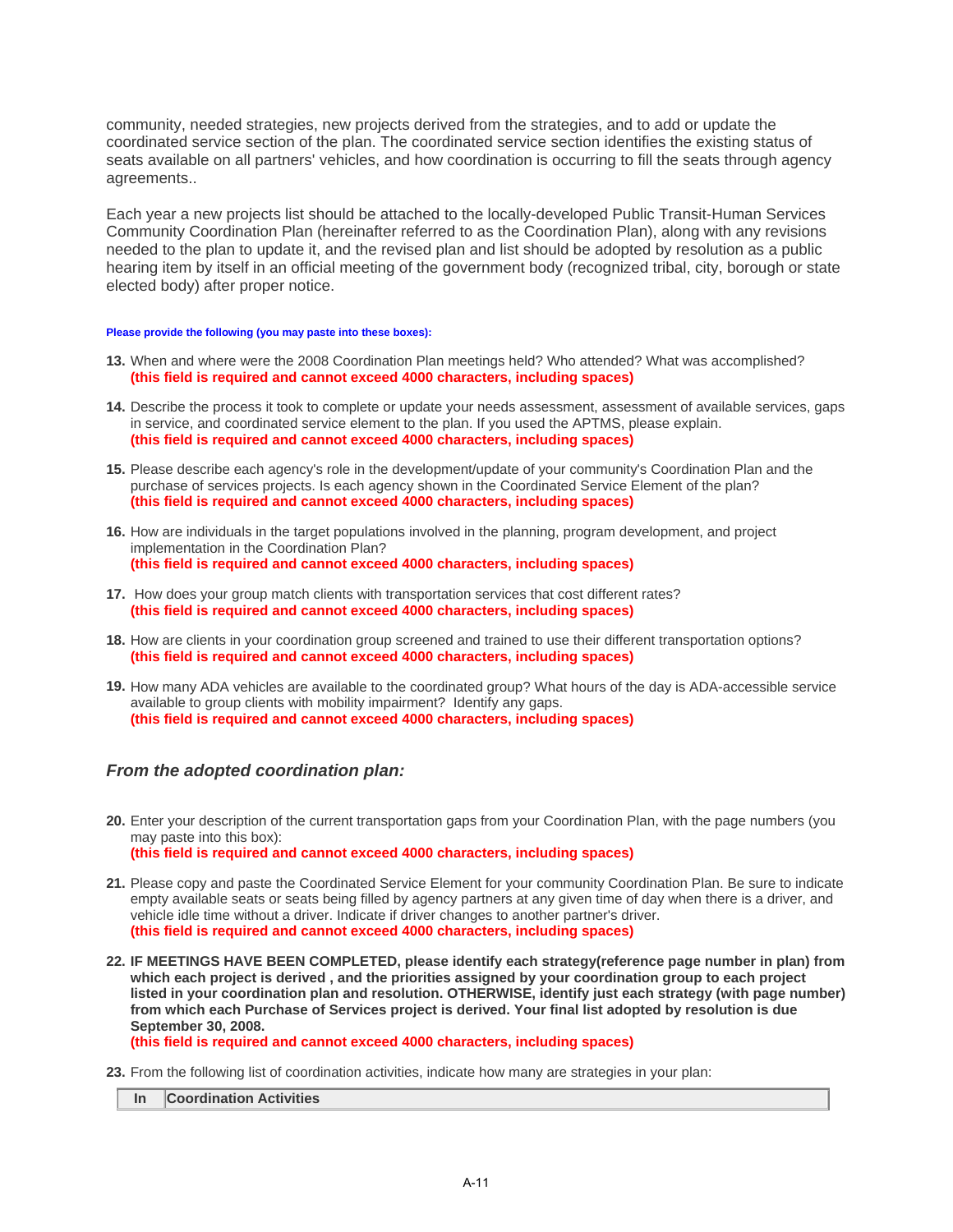| Plan |                                                                                                                              |
|------|------------------------------------------------------------------------------------------------------------------------------|
|      | Sharing of vehicles and/or drivers?                                                                                          |
|      | Mobility Manager?                                                                                                            |
|      | One-call center?                                                                                                             |
|      | Insurance pool?                                                                                                              |
|      | Shared fuel program?                                                                                                         |
|      | Sharing of maintenance or bulk purchases?                                                                                    |
|      | Education or training?                                                                                                       |
|      | Coordination with other modes?                                                                                               |
|      | Sharing of resources such as parking and storage space?                                                                      |
|      | Shared marketing (such as resource manual, flyer, shared phone or website)?                                                  |
|      | Volunteer or discounted labor?                                                                                               |
|      | Financial support for the coordinated system from other agencies (service agencies, governmental<br>agencies, and vendors)?  |
|      | A formal standing development committee recognized by local leaders to carry out the coordination plan<br>(with bylaws, etc) |
|      | Client screening process that directs clients to least-expensive ride?                                                       |

k,

A-12